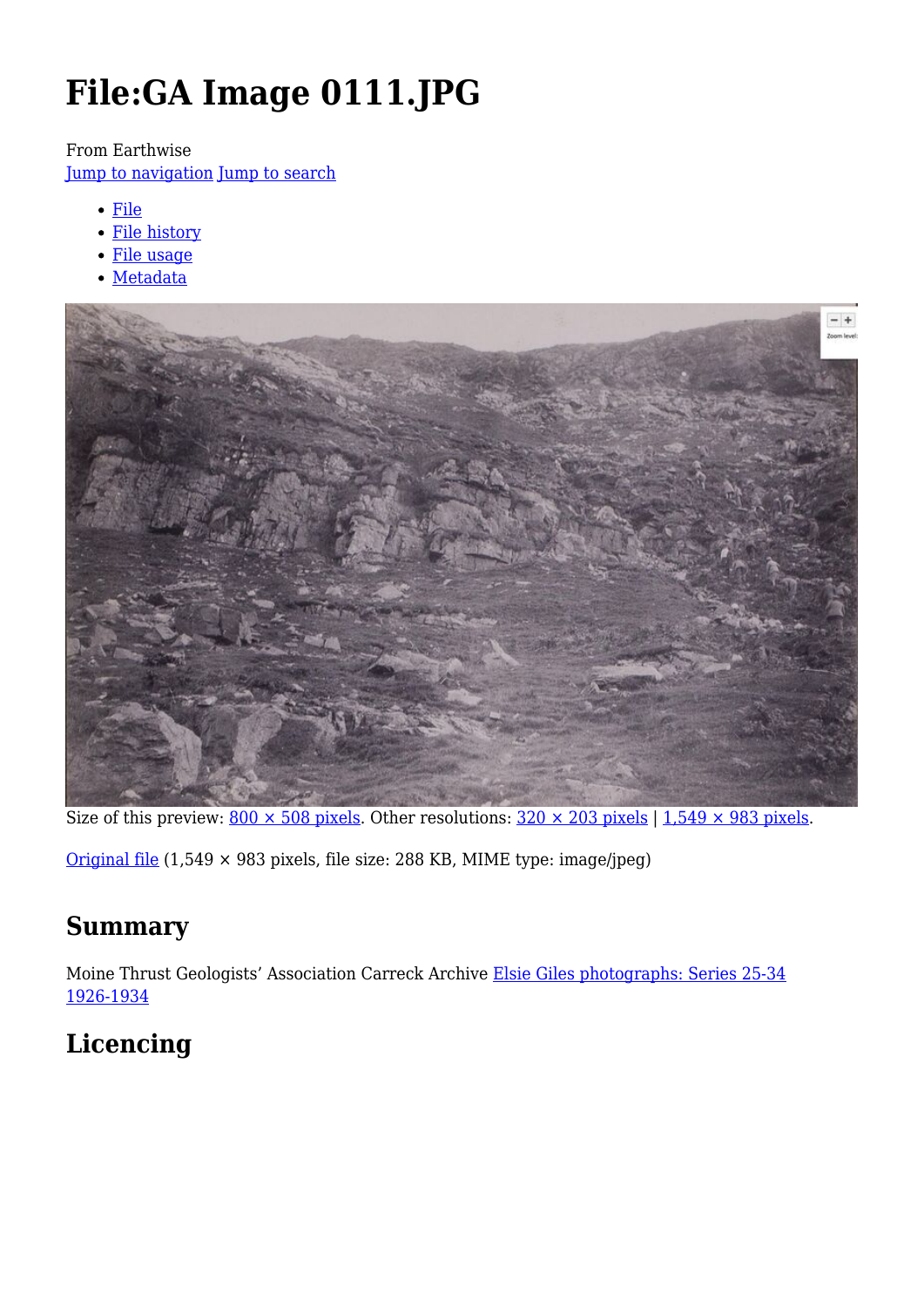Download of 1000 x 1000 pixel images is free for all non-commercial use - all we ask in return is for you to acknowledge BGS when using our images. Click our Terms and Conditions link below for information on acknowledgement text, and to find out about using our images commercially.

#### **Copyright**

The images featured on this site unless otherwise indicated are copyright material of the UK Research and Innovation (UKRI), of which the British Geological Survey is a component body. The British Geological Survey encourages the use of its material in promoting geological and environmental sciences. The images may be reproduced free of charge for any non-commercial use in any format or medium provided they are reproduced accurately and not used in a misleading or derogatory context. Where any images on this site are being republished or copied to others, the source of the material must be identified and the copyright status acknowledged. The permission to reproduce UKRI protected material does not extend to any images on this site which are identified as being the copyright of a third party. Authorisation to reproduce such material must be obtained from the copyright holders concerned.

#### **Non-commercial Use**

Use of the images downloaded from this site and reproduced digitally or otherwise may only be used for non-commercial purposes, which are:-

- Private study or research for a non-commercial purpose
- Education for teaching, preparation and examination purposes

When using the images please credit 'British Geological Survey' and include the catalogue reference ('P Number') of the item to allow others to access the original image or document. Noncommercial users of the images from this site are restricted to downloading no more than 30 images, without seeking further permission from [enquiries@bgs.ac.uk](mailto:enquiries@bgs.ac.uk)

#### **Commercial Use**

For commercial use of these images for which higher resolution images are available, individual permissions and/or licences arrangements should be agreed by contacting [enquiries@bgs.ac.uk](mailto:enquiries@bgs.ac.uk) Commercial use will include publications in books (including educational books), newspapers, journals, magazines, CDs and DVDs, etc, where a cover charge is applied; broadcasts on TV, film and theatre; and display in trade fairs, galleries, etc. If you are in doubt as to whether your intended use is commercial, please contact [enquiries@bgs.ac.uk](mailto:enquiries@bgs.ac.uk)

#### **Warranty**

Use of the images downloaded from this site is at the users own risk. UKRI gives no warranty as to the quality of the images or the medium on which they are provided or their suitability for any use. **Ordnance Survey topography**

Maps and diagrams in Earthwise use topography based on Ordnance Survey mapping. The National Grid and other Ordnance Survey data ©Crown Copyright and database rights 2015. Ordnance Survey Licence No. 100021290 EUL.

# **File history**

Click on a date/time to view the file as it appeared at that time.

#### **Date/Time Thumbnail Dimensions User Comment** current [17:54, 1 September 2020](http://earthwise.bgs.ac.uk/images/e/ec/GA_Image_0111.JPG) 1,549 × 983 (288 KB) [Zebrina](http://earthwise.bgs.ac.uk/index.php?title=User:Zebrina&action=edit&redlink=1) ([talk](http://earthwise.bgs.ac.uk/index.php?title=User_talk:Zebrina&action=edit&redlink=1) | [contribs\)](http://earthwise.bgs.ac.uk/index.php/Special:Contributions/Zebrina) Moine Thrust

You cannot overwrite this file.

# **File usage**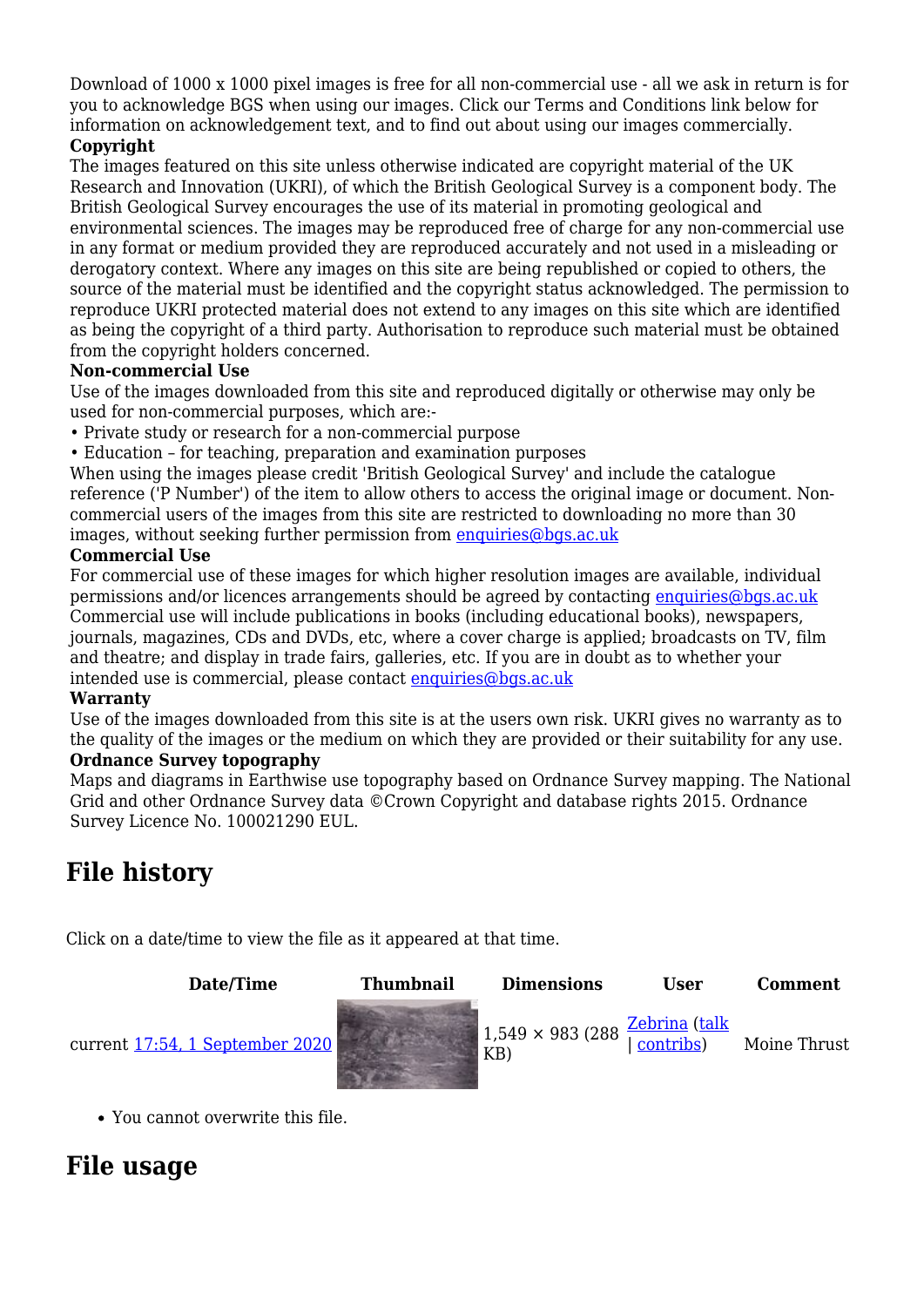The following page links to this file:

[Elsie Giles photographs: Series 25-34. 1926–1934 - index, GA 'Carreck Archive'](http://earthwise.bgs.ac.uk/index.php/Elsie_Giles_photographs:_Series_25-34._1926%E2%80%931934_-_index,_GA_%27Carreck_Archive%27)

# **Metadata**

This file contains additional information, probably added from the digital camera or scanner used to create or digitise it.

If the file has been modified from its original state, some details may not fully reflect the modified file.

**Author** Bob **Date and time of data generation** 09:38, 29 August 2020 **Date and time of digitising** 09:38, 29 August 2020 **DateTimeOriginal subseconds** 52

**DateTimeDigitised subseconds** 52

Retrieved from ['http://earthwise.bgs.ac.uk/index.php?title=File:GA\\_Image\\_0111.JPG&oldid=50154](http://earthwise.bgs.ac.uk/index.php?title=File:GA_Image_0111.JPG&oldid=50154)' [Categories:](http://earthwise.bgs.ac.uk/index.php/Special:Categories)

- [License tags](http://earthwise.bgs.ac.uk/index.php/Category:License_tags)
- [Geologists' Association images](http://earthwise.bgs.ac.uk/index.php/Category:Geologists%27_Association_images)

### **Navigation menu**

### **Personal tools**

- Not logged in
- [Talk](http://earthwise.bgs.ac.uk/index.php/Special:MyTalk)
- [Contributions](http://earthwise.bgs.ac.uk/index.php/Special:MyContributions)
- [Log in](http://earthwise.bgs.ac.uk/index.php?title=Special:UserLogin&returnto=File%3AGA+Image+0111.JPG&returntoquery=action%3Dmpdf)
- [Request account](http://earthwise.bgs.ac.uk/index.php/Special:RequestAccount)

### **Namespaces**

- [File](http://earthwise.bgs.ac.uk/index.php/File:GA_Image_0111.JPG)
- [Discussion](http://earthwise.bgs.ac.uk/index.php?title=File_talk:GA_Image_0111.JPG&action=edit&redlink=1)

 $\Box$ 

### **Variants**

### **Views**

- [Read](http://earthwise.bgs.ac.uk/index.php/File:GA_Image_0111.JPG)
- [Edit](http://earthwise.bgs.ac.uk/index.php?title=File:GA_Image_0111.JPG&action=edit)
- [View history](http://earthwise.bgs.ac.uk/index.php?title=File:GA_Image_0111.JPG&action=history)